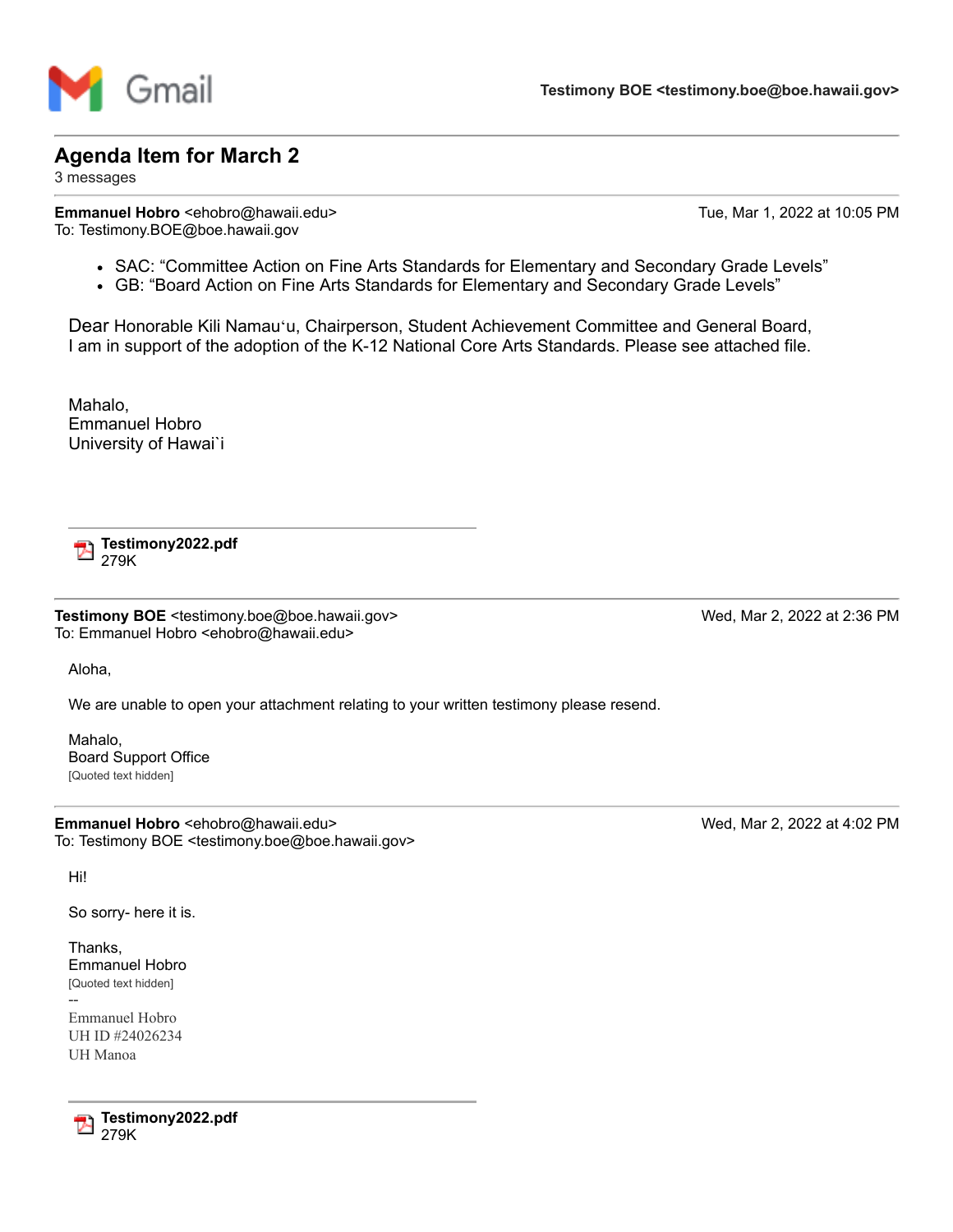Wednesday, March 2, 2022 - Student Achievement Committee (SAC) and General Board Meeting (GB)

Agenda Item:

- SAC: "Committee Action on Fine Arts Standards for Elementary and Secondary Grade Levels"
- GB: "Board Action on Fine Arts Standards for Elementary and Secondary Grade Levels"

Dear Honorable Kili Namauʻu, Chairperson, Student Achievement Committee and General Board,

I am in support of the adoption of the K-12 National Core Arts Standards.

We are signing this joint testimonial to voice our shared vision for the future of music education in Hawaiʻi. We fully support the adoption of the 2014 National Core Arts Standards (NCAS). These standards embed key conceptual understandings, skills, and dispositions into the processes of Creating, Performing, and Responding. This new framework allows teachers to develop rigorous, standards-based curricular goals that are appropriate and culturally relevant for a diverse range of students. Currently, more than 40 states in the United States have either outright adopted or adapted the 2014 NCAS.

The NCAS were designed to align with Common Core State Standards and parallels the language and framework found in other revised standards such as the New Generation Science Standards (NGSS), College, Career and Civic Life Standards (C3), and the National Health Education Standards: Achieving Excellence (NHES). These revised standards, like the 2014 NCAS, emphasize the importance of students' thinking and developing 21st century skills over mere acquisition of knowledge. Thus, adopting the NCAS would support this philosophical shift in education.

In comparison to the HCPS III Music Standards, the NCAS Music Standards better help educators identify the skills and understandings they are responsible for developing in wellrounded musicians. Specifically:

- Skills and components within the artistic processes are explicitly defined.
- Clear outcomes for students with varying degrees of experience support differentiation in mixed leveled ensembles.
- Connections between music experiences and knowledge from other subject areas are intertwined to develop a holistic understanding of the arts in our world. The structure of these standards support teachers' use of culturally relevant literature and materials (including those from Asia and the Pacific Islands), which is particularly important for students with diverse ethnic backgrounds.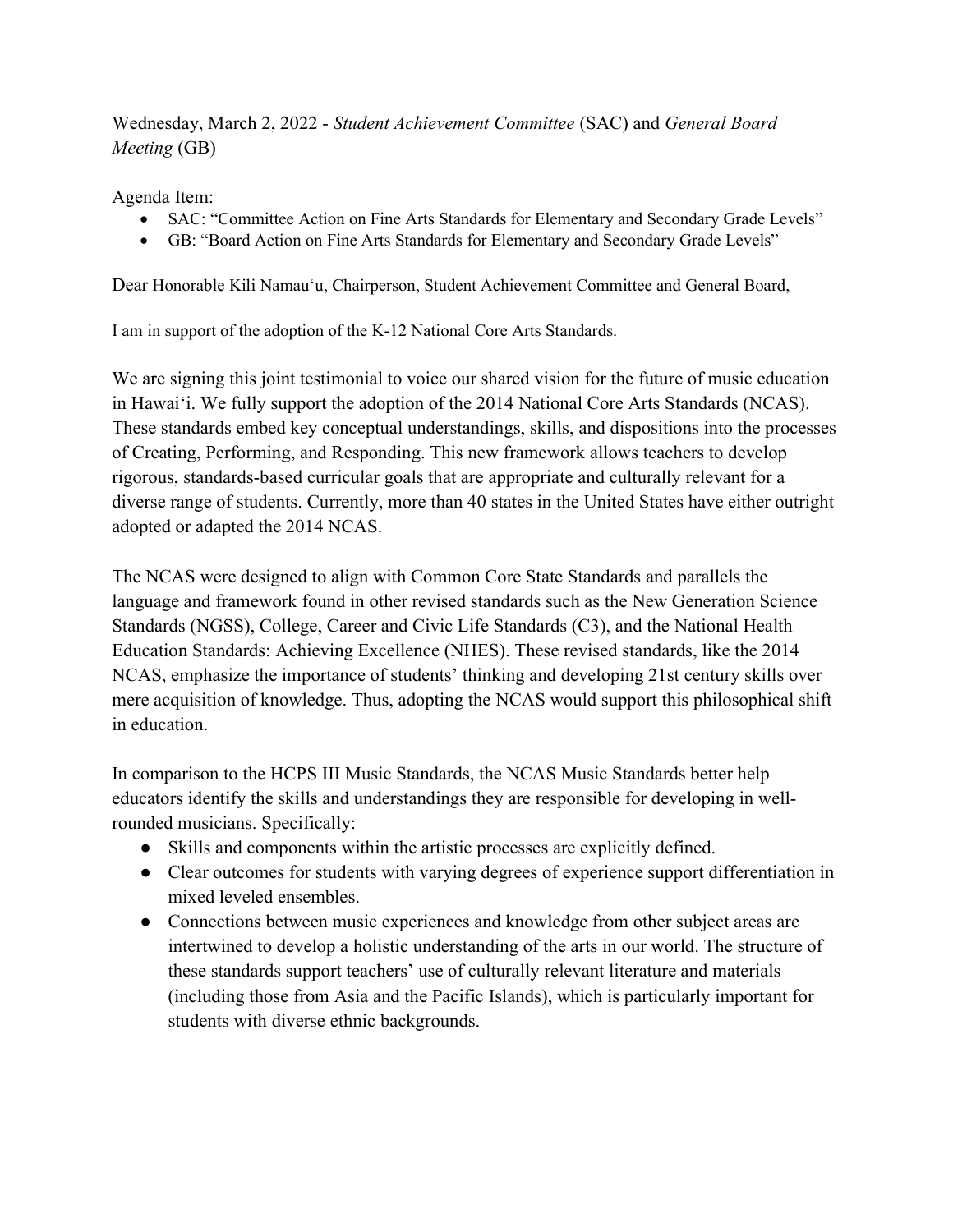In addition to performing, creating and responding to music will inspire our students to use their creative minds to explore and express themselves through the arts. This is critical in their social and emotional development, especially as we continue through this pandemic.

We believe that adopting the NCAS Music Standards is in the best interests of the music education profession. It is an essential step to providing inclusive, high quality music education for all our students in Hawaiʻi.

Mahalo for your time and support of arts education in our schools.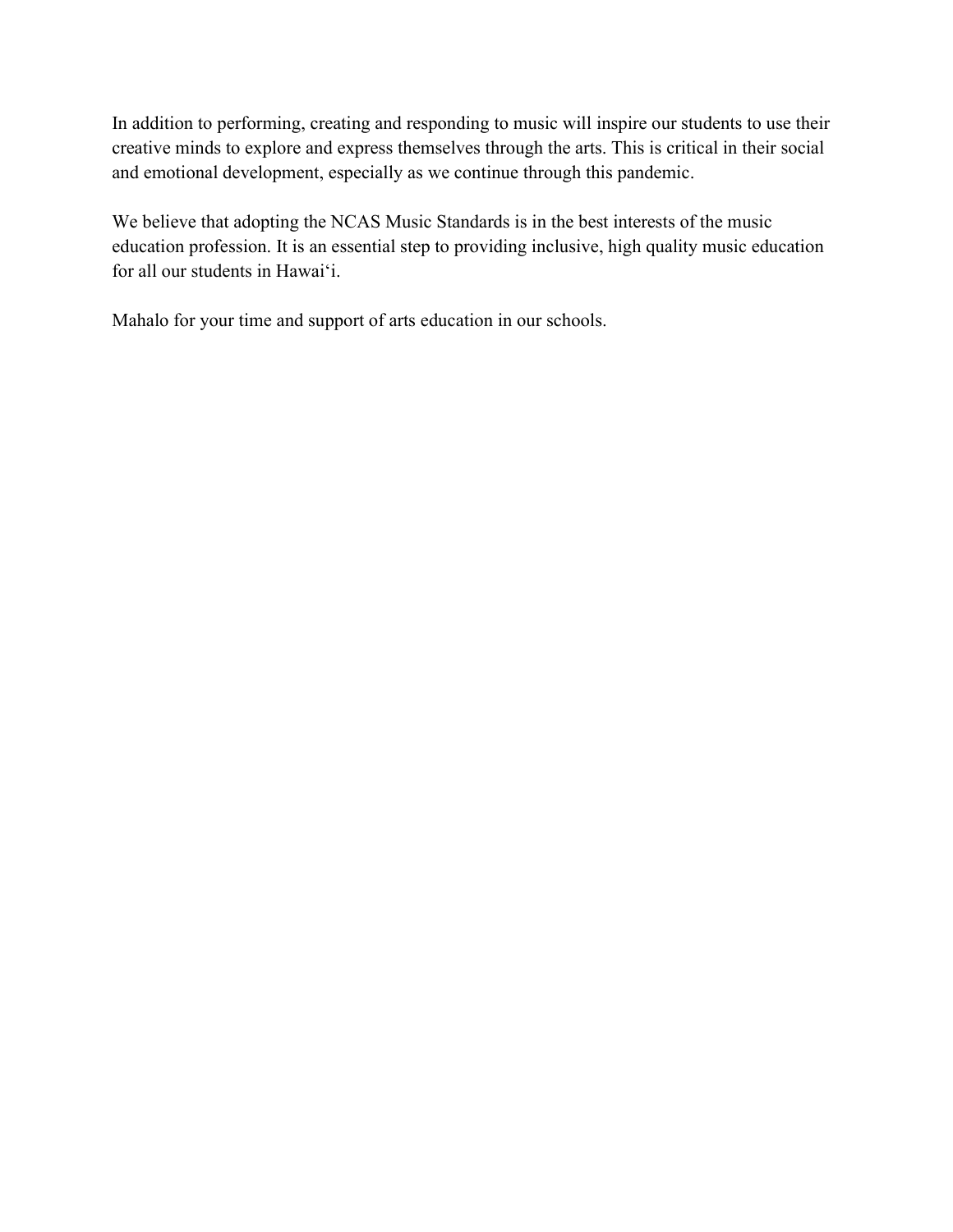Thursday, March 3, 2022 - Student Achievement Committee (SAC) General Board Meeting (GB)

Agenda Item: Committee Action on Fine Arts Standards for Elementary and Secondary Grade Levels

Dear Honorable Kili Namauʻu, Chairperson, Student Achievement Committee

Our collective organizations represent approximately 75 pre-service and practicing music educators.

We are signing this joint testimonial to voice our shared vision for the future of music education in Hawaiʻi. We fully support the adoption of the 2014 National Core Arts Standards (NCAS). These standards embed key conceptual understandings, skills, and dispositions into the processes of Creating, Performing, and Responding. This new framework allows teachers to develop rigorous, standards-based curricular goals that are appropriate and culturally relevant for a diverse range of students. Currently, more than 40 states in the United States have either outright adopted or adapted the 2014 NCAS.

The NCAS were designed to align with Common Core State Standards and parallels the language and framework found in other revised standards such as the New Generation Science Standards (NGSS), College, Career and Civic Life Standards (C3), and the National Health Education Standards: Achieving Excellence (NHES). These revised standards, like the 2014 NCAS, emphasize the importance of students' thinking and developing 21st century skills over mere acquisition of knowledge. Thus, adopting the NCAS would support this philosophical shift in education.

In comparison to the HCPS III Music Standards, the NCAS Music Standards better help educators identify the skills and understandings they are responsible for developing in well-rounded musicians. Specifically:

- Skills and components within the artistic processes are explicitly defined.
- Clear outcomes for students with varying degrees of experience support differentiation in mixed leveled ensembles.
- Connections between music experiences and knowledge from other subject areas are intertwined to develop a holistic understanding of the arts in our world. The structure of these standards support teachers' use of culturally relevant literature and materials (including those from Asia and the Pacific Islands), which is particularly important for students with diverse ethnic backgrounds.